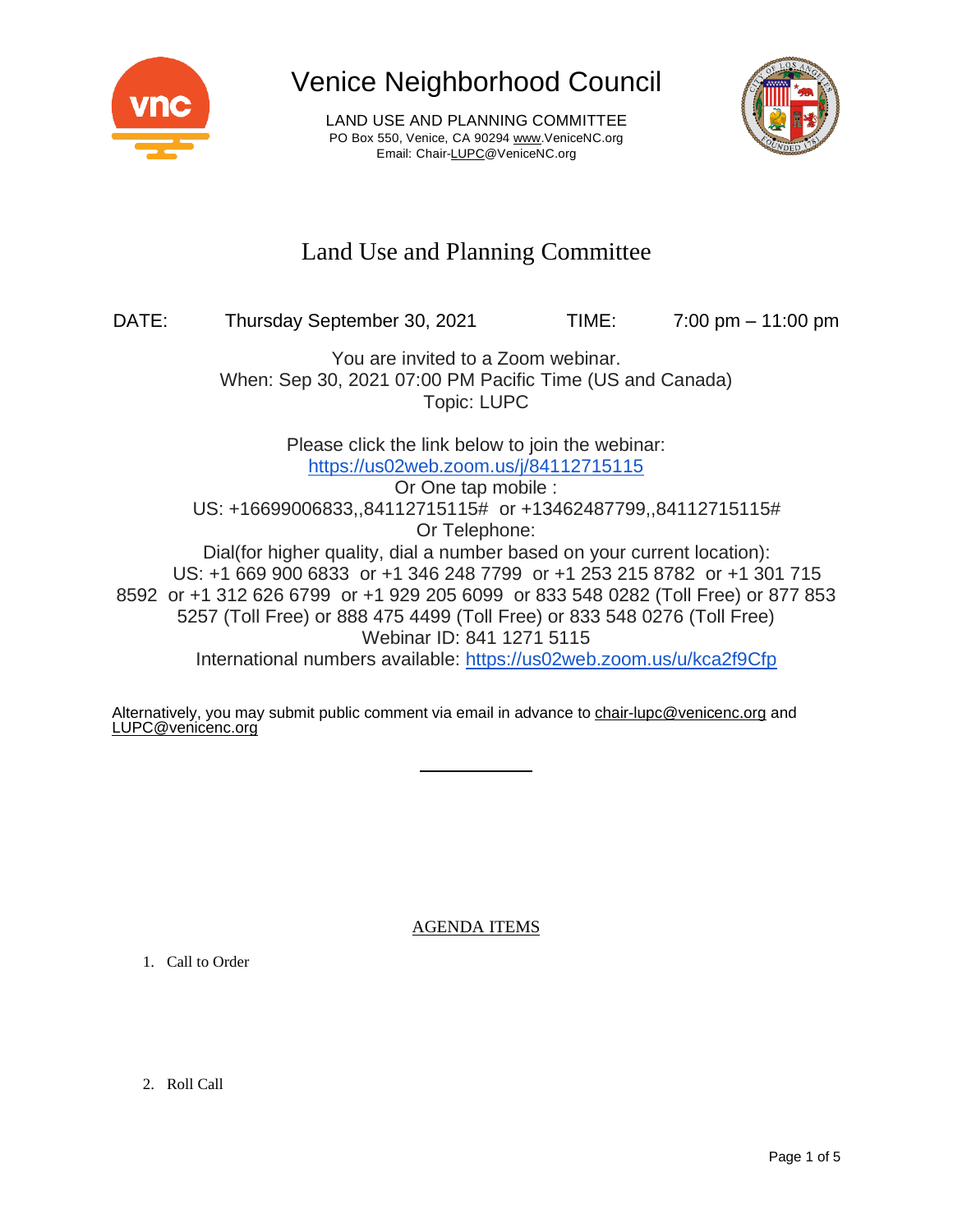#### LAND USE AND PLANNING COMMITTEE

#### PO Box 550, Venice, CA 90294 [www.VeniceNC.org](http://www.venicenc.org/)

Email: Chai[r-LUPC@VeniceNC.org](mailto:LUPC@VeniceNC.org)

| Name                 | Present      | Name                 | Present      |
|----------------------|--------------|----------------------|--------------|
| Alix Gucovsky, Chair | X            | <b>Matthew Royce</b> |              |
| <b>Barry Cassily</b> | X            | Chris Plourde        |              |
| Corrine Baginski     | $\mathbf{X}$ | Andrew Mika          |              |
| Lauren Siegel        | X            | Michael Jensen       | $\mathbf{X}$ |
|                      |              | Mehrnoosh Mojalali   | $\mathbf{X}$ |

3. Approval of Minutes-- --see draft minutes for September 2, 2021, at: http://venicenc.org/land-usecommittee.php

Barry motion to approve the minutes from September 2, 2021 with the correction on item D that item will be continued./Alix seconds 6-0-0-

- 4. LUPC members to declare any conflicts of interest or ex-parte communications relating to items on this meeting's agenda
- 5. Chair's Report
- 6. CNC Reports- All projects that have been filed in Venice

Addresses: East Paloma- Already Heard South Frey West Dixon East Sunset (CUP REQUEST) Michael Jensen staff East Venice Way Barry Cassily staff South Penmar- Heard but will come back to LUPC East Millwood Avenue Corrine staff East Flower Matt Royce staff East Venice Way Barry Cassily staff South Lincoln (CUP REQUEST) Michael staff All CUPs will be heard at LUPC

https://www.venicenc.org/ncfiles/viewCommitteeFile/25222

- 7. General Public Comment on non-agendized items related to Land Use and Planning 15 minutes
- 8. Land Use Attorney Sabrina Venskus to present absent due to trial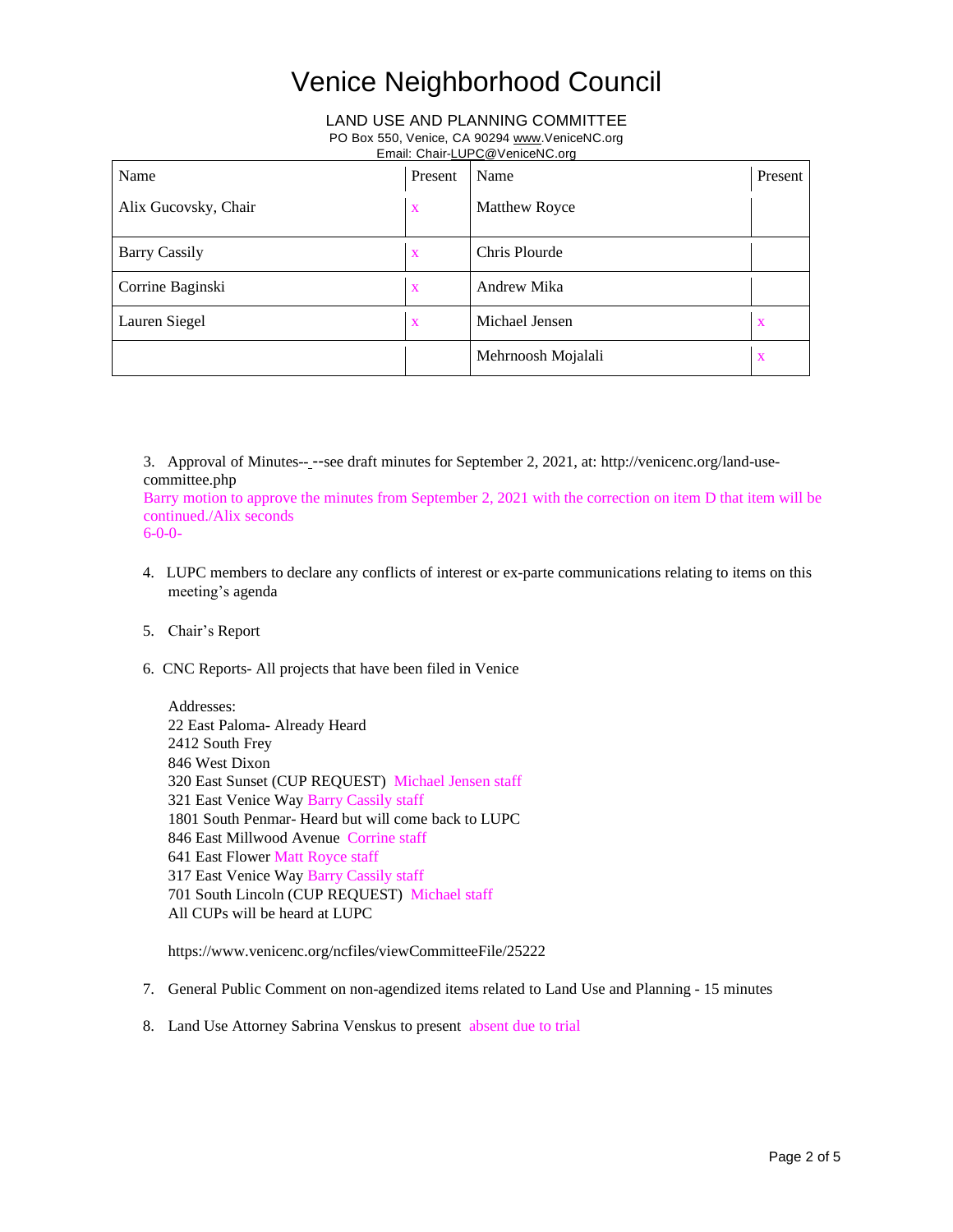LAND USE AND PLANNING COMMITTEE PO Box 550, Venice, CA 90294 [www.VeniceNC.org](http://www.venicenc.org/) Email: Chai[r-LUPC@VeniceNC.org](mailto:LUPC@VeniceNC.org)

#### 9. CASES FOR REVIEW

- A. Case: DIR-2021-6159-CDP-MEL City Hearing: TBD Address: 707 Crestmoore LUPC Staff: Mehrnoosh Mojalali Applicant: Representative: Jared Johnson jared@howardrobinson.net City Staff [ira.brown@lacity.org;](mailto:ira.brown@lacity.org) Jason.douglas@lacity.org Case Description:
	- Conversion of existing detached recreation room  $\&$  storge to an accessory

dwelling unit (ADU). No new height or floor area proposed.

<https://www.venicenc.org/ncfiles/viewCommitteeFile/25206> <https://www.venicenc.org/ncfiles/viewCommitteeFile/25205> https://www.venicenc.org/ncfiles/viewCommitteeFile/25207

Public Comment & possible action/motion

Motion Mehrnoosh - The VNC recommends to approve the project as presented. Second Michael Jensen Barry Cassily amended motion/Michael Jensen seconds The VNC recommends approval of the project as presented as a de minimus project with a letter issued to the city that this is a deminimus project

AG/MM no BC. MJ. LS. CB, yes Motion carries 4-2-0

B.

| Case:         | ZA-2014-4079-CDP-CUB-SPP-PA1 ENV-2020-7929-CE |
|---------------|-----------------------------------------------|
| City Hearing: |                                               |
| Address:      | 218 Main Street                               |
| LUPC Staff:   | Michael Jensen                                |
| Applicant:    |                                               |
|               | Representative: Jesse Feldman-tex@cheztex.com |
| City Staff    | Jason.douglas@lacity.org                      |

Case Description:

• The continuation of a conditional use permit to allow the sale of beer and wine for on site consumption to an existing 1257 sq ft café with 29 interior seats operating from 6am to Midnight Sunday through Wednesday, and 6am to 1am Thursday through Saturday.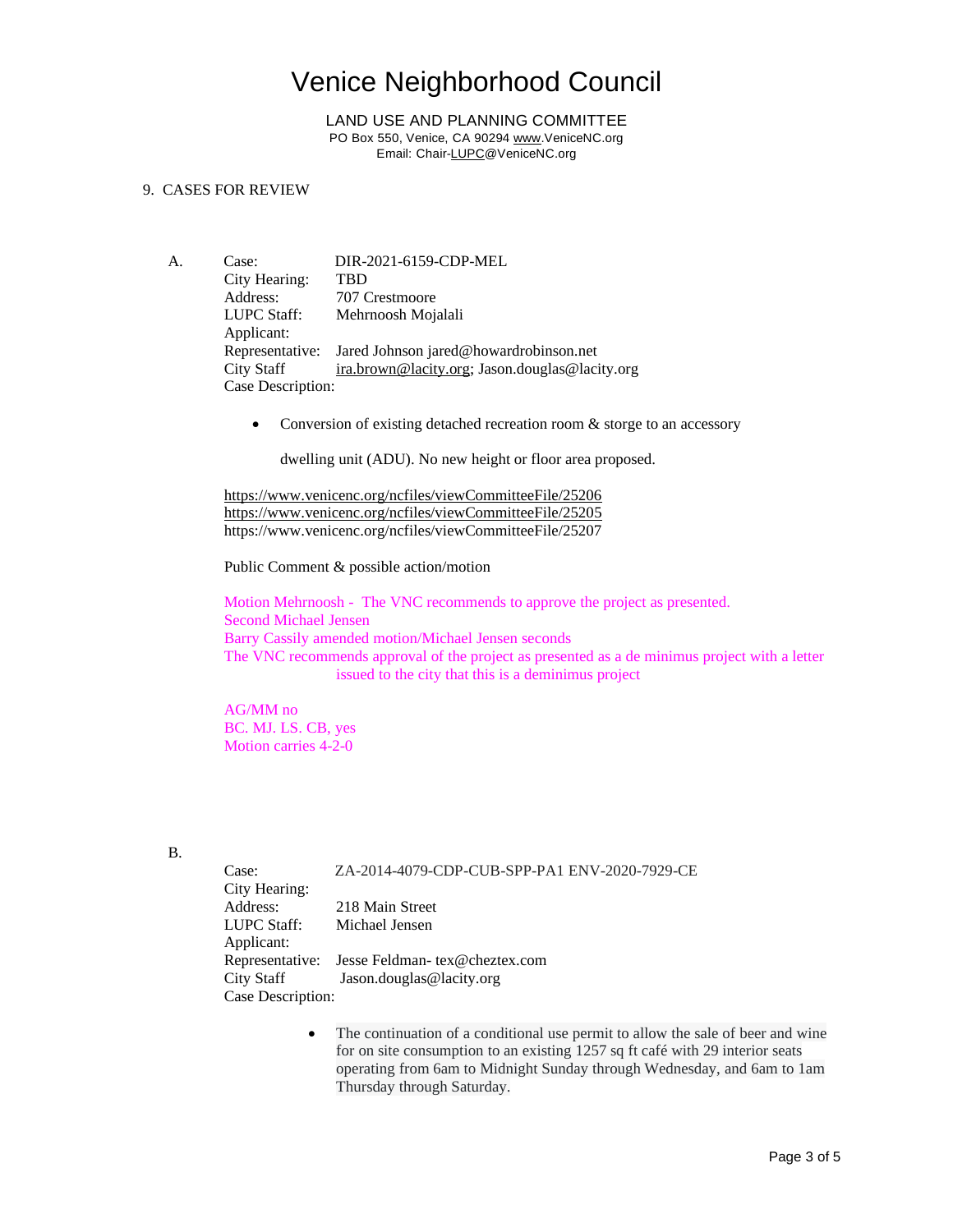LAND USE AND PLANNING COMMITTEE PO Box 550, Venice, CA 90294 [www.VeniceNC.org](http://www.venicenc.org/) Email: Chai[r-LUPC@VeniceNC.org](mailto:LUPC@VeniceNC.org) <https://www.venicenc.org/ncfiles/viewCommitteeFile/25209> https://www.venicenc.org/ncfiles/viewCommitteeFile/25223

Public Comment & possible action/motion

Michael Jensen motion to approve the project as presented. Alix seconds 6-0-0

The VNC recommends approval of the project as presented.

#### C. WRAC MOTIONS

1.

Proposed by Jay Handal/WRAC LUPC on May 17, 2021 Passage deadline: October 20201 Passed by

- Bel Air-Beverly Crest Neighborhood Council (Modified Version)
- West LA-Sawtelle Neighborhood Council
- Westside Neighborhood Council
- Westwood Neighborhood Council

https://www.venicenc.org/ncfiles/viewCommitteeFile/25212 <https://www.venicenc.org/ncfiles/viewCommitteeFile/25211>

Motion:

The Westside Regional Alliance of Councils requests that the City Council direct City Attorney Mike Feuer to provide a legal opinion as to whether or not the City Planning Department and commissions have the legal right under State and City laws and ordinances to consider the financial interest of the developer when considering entitlements.

#### Public Comment:

Alix makes motion, no second- motion fails to proceed for discuss, LUPC does not weigh in on the motion. Motion goes to board for review and discussion.